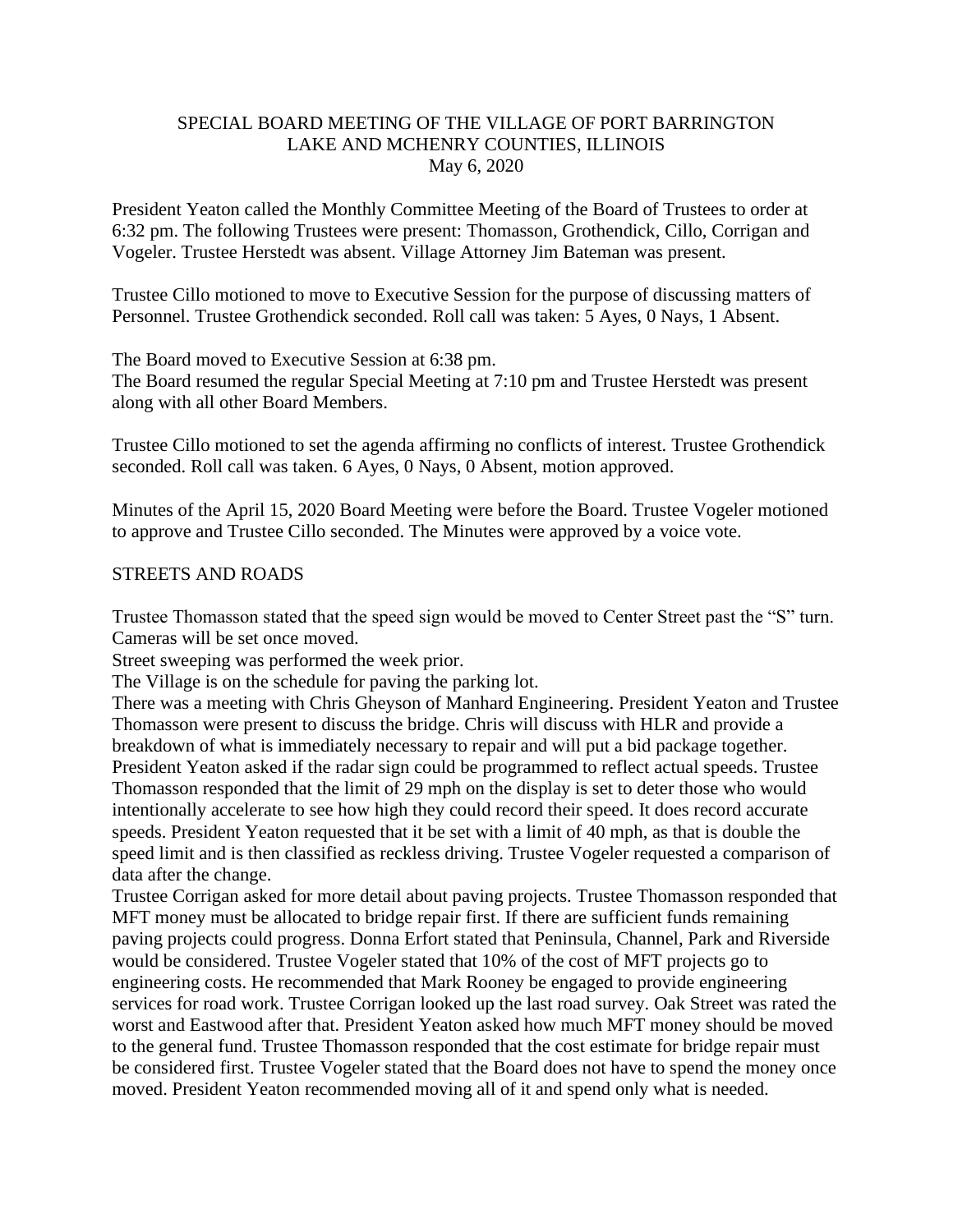Trustee Herstedt stated that village owned sidewalks are overgrown, narrowing the path. He asked if edging and repairs could be performed. Donna Erfort stated that summer help could do that. Jim Bateman stated that could incur risk management issues with trip hazards. He recommended doing a trip hazard survey and work on the worst first to protect the Village and that the survey should be performed by the Village Engineers. Trustee Vogeler disagreed with the Village performing edging. Property owners are responsible. Trustee Thomasson agreed as did Trustees Corrigan, Grothendick and Cillo. An article will be published in the newsletter. President Yeaton asked about an Ordinance to describe responsibility for maintenance of the sidewalk, including snow shoveling. Jim Bateman was asked to submit an ordinance for consideration.

# HEALTH AND SAFETY

Trustee Grothendick wrote another article for the newsletter about COVID-19 and disaster planning.

FEMA assigned an account number for the Village to upload claims. The tally is presently \$2,700.00. A bill for conference calls would be attributable.

Posters were donated to the Village about thanking Covid "warriors".

The Prairieland contract was revised slightly after Jim Bateman's review. President Yeaton questioned the flat 4% annual increase. Trustee Grothendick responded that the cost of yearround yard waste, increased costs of recycling and business increases were attributable. Trustee Corrigan asked to negotiate with a lower CPI. President Yeaton remarked that a flat 4% increase every year seemed excessive and more than the Consumer Price Index. Trustee Grothendick will contact Prairieland and attempt to negotiate. The previous contract read "not to exceed 4%" and was tied to the CPI with a minimum of 1.5%.

The Village Clean Up is still on schedule for May 16, 2020.

Trustee Grothendick stated that a resident contacted the Village about open burning daily. Lake County Health Department was contacted but no action was taken. Donna Erfort stated that calls to the Village Hall reported construction materials were being burned. President Yeaton suggested the Board ban burning entirely during the duration of the pandemic. Trustee Cillo stated that because of the stay-at-home orders more burning was happening. Jim Bateman stated that Lake County cannot do a County-wide ban. Trustee Thomasson recommended having code enforcement handle it. Trustee Corrigan agreed and said that the Village must enforce the existing ordinance. Jim Bateman recommended tabling the subject and asking each County if they will enforce their ordinances. President Yeaton stated that the code reads in 91.03 that a 7 day warning would be issued. A second offence earns a \$100.00 ticket. Trustee Vogeler stated he does not see the need for a temporary ordinance if the Counties will enforce their existing ordinances. Trustees Corrigan, Herstedt, Grothendick and Thomasson agreed. Trustee Cillo stated she would agree with a temporary ban.

# POLICE

Trustee Herstedt stated there were car break-ins in Riverwalk.

Code enforcement was reduced to 12 hours due to the pandemic. The 16 hour schedule will resume in June.

Nine citations were issued in April for overnight parking.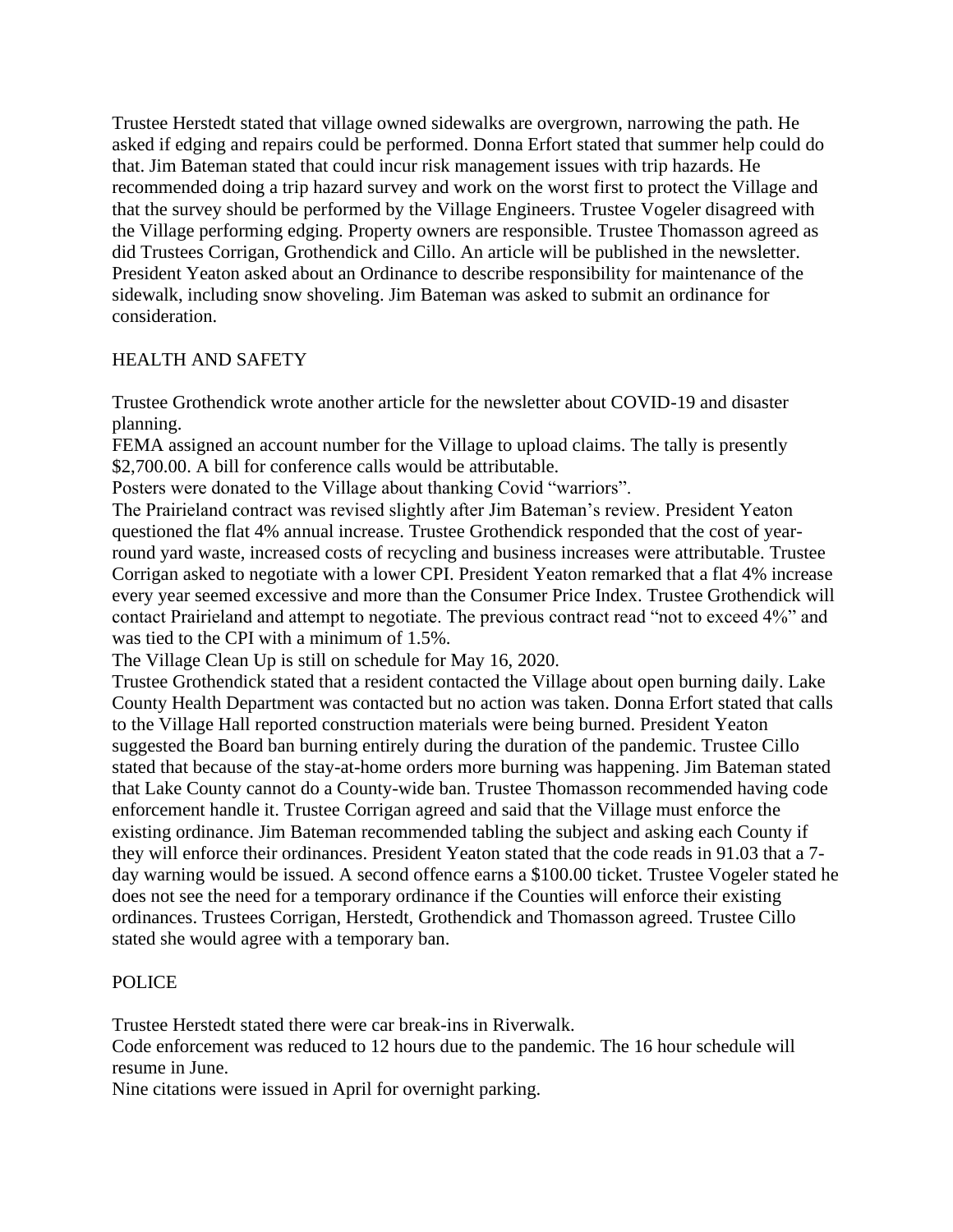Adjudication was cancelled on 03/20 and 04/20 and will likely be cancelled in May. President Yeaton stated that the next newsletter should inform residents about the email address to send information to if they must leave a car on the street overnight and it's on the website too. Trustee Herstedt stated that schedules are set with the Counties with additional shifts added. The increase requested for April for McHenry County was from 20 shifts to 24 shifts. Trustee Vogeler asked why there was an increase in patrols. Trustee Herstedt responded that he felt they were understaffed and the FY 21 budget proposes additional shifts so all months are consistent and not only increased during certain months. Trustee Vogeler stated that normally increased patrols are scheduled for St. Patrick's Day, but that was not an issue this year. Trustee Vogeler asked how many shifts were being added. Trustee Herstedt responded there would be 5 additional from McHenry and 4 additional from Lake per month. Trustee Cillo stated that code enforcement was being increased as well and asked why additional police shifts were necessary. Trustee Herstedt asked how many hours were in a police shift for Lake County. He responded 3 hours. Currently there are 16 3-hour shifts in Lake and 20 shifts in McHenry. Trustee Cillo stated she did not see any reason for additional hours. Trustee Herstedt stated that it is the Village responsibility to protect the residents. Trustee Vogeler stated it would be an extra 32 hours a month (5 shifts with McHenry County that are 4 hours each and 4 shifts with Lake County that are 3 hours each). President Yeaton stated her opinion that it was warranted. Trustee Cillo stated her opinion that the current hours provide sufficient presence. Trustee Herstedt stated that is minimal compared to 24-hour coverage. Villages around Port Barrington have more coverage. Donna Erfort stated, for clarification, that the Village does have 24-hour coverage from the Counties. This would be additional hours for presence in the Village. Trustee Thomasson stated that he would want to know what additional benefit would be derived from an increase in hours. The Police budget proposal was submitted today and Trustees did not have access prior to the meeting. Trustee Corrigan stated that McHenry County charged an increase of 20 more hours in March and asked if additional hours had been scheduled. President Yeaton stated that increased coverage was added for St. Patrick's Day. Additional code enforcement hours were planned as well. Trustee Corrigan asked if there were extra hours planned for April. Trustee Herstedt did not have that information available. Additional hours were scheduled for May because the proposed budget called for the increase. Discussion would continue in budget consideration.

### PARKS AND BEACHES

Trustee Cillo stated that the parks are not in use. Contracted shoreline restoration would commence next week.

#### . FORESTRY

Trustee Corrigan stated that trees were purchased to replace those removed last year. The Village is skipping a year on ash tree injections.

# FINANCE

Trustee Corrigan met with the ComEd representative. Some poles qualify for LED lamp replacement. There is a new smart node that allows control of the lights. A spreadsheet was provided with fewer poles than the original.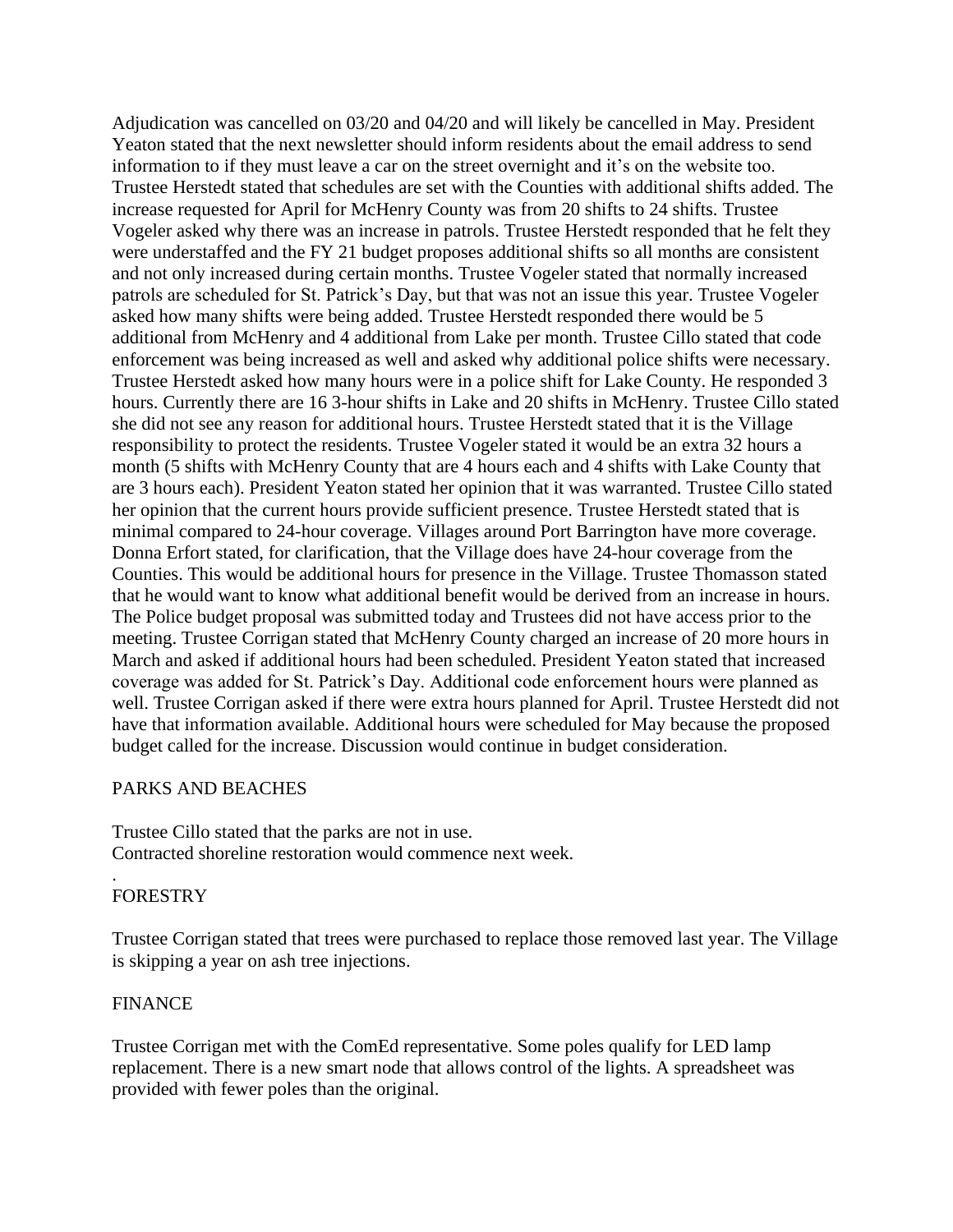Vehicle tax letters were sent. President Yeaton proposed an idea to allow residents to prove having spent \$30 with any Village business dated 05/01 to 06/30 be presenting a receipt and then have vehicle tax fees waived. There was concern that those who have already paid would be unhappy. Trustee Grothendick suggested extending the date to pay. The date will be extended to June 30, 2020 to apply for the Village Scholarship.

Trustee Herstedt exited the meeting at 9:01 pm.

### BUDGET

Trustee Corrigan stated that he reviewed many income sources that would be impacted by COVID-19. Projections are usually made based on last year's collection. There was discussion of potential for 2020 and that businesses are closed, possibly through July. Further projections showed a loss of revenue through August. Trustee Vogeler stated that IML projected sales and use tax would remain flat, but he disagreed since our tax base is all sales tax since we do not have a diverse group of businesses. President Yeaton stated that property tax was guaranteed. Trustee Corrigan recapped all items on the budget and adjustments were made where tax revenue would be reduced due to the pandemic.

There was discussion of the Police budget with an increase in shifts resulting in an increased expense of \$26,800.00. The proposed increase is \$12,800 for McHenry County and a \$14,000 increase for Lake County. The Special Project for an alarm system at Village buildings was estimated at \$30,000.00. There was discussion of adding patrols. None of the Trustees felt there was justification for the increase. The Board agreed to keep the hours and shifts the same with 20 shifts for McHenry and 16 shifts for Lake County. Trustee Vogeler recommended reducing shifts by 3%. Trustee Corrigan stated that the Village had been budgeting for more hours than was actually scheduled. Trustee Thomasson stated his opinion that \$30,000.00 expense for a security system was not a necessary expense for this year.

Trustee Herstedt resumed attendance of the meeting at 9:43 pm. Trustee Corrigan recapped the conversation about the Police budget and the Board was in favor of going with 17 shifts for McHenry and 13 shifts for Lake County. The Village already has 24/7 coverage with the Counties and these shifts are for additional physical presence in the Village. Based on past years' experience there was no interest in increasing the cost of coverage. Trustee Corrigan gave an overview of where reductions were taken from each Committee's budget. A compromise was reached regarding Police hours to add a few more hours each month. It was agreed to leave the proposed budget of \$75,730 for Police.

Trustee Herstedt left the meeting at 10:25 pm.

Trustee Corrigan motioned to approve the Village Budget for fiscal year 2020-2021. Trustee Cillo seconded. Roll call was taken: Trustees Thomasson, Grothendick, Cillo, Corrigan and Vogeler voted Aye. 1 Absent. Motion approved.

### BUILDING AND ZONING